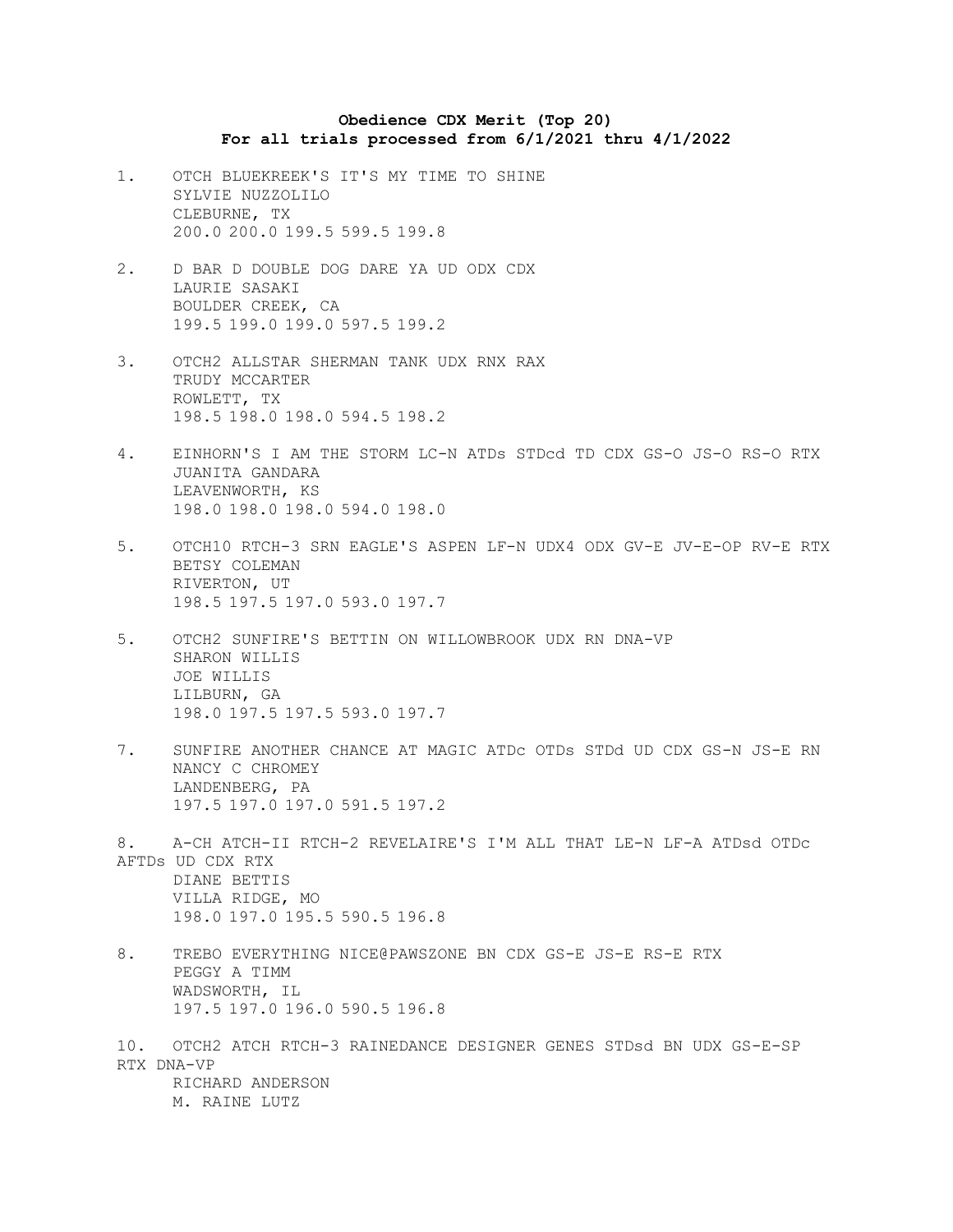LIVERMORE, CA 198.0 195.5 195.0 588.5 196.2

- 10. D BAR D'S WILD BILL HICKOK CDX GS-O JS-E RS-E RNX RAX REX RMX REM SALLY DAVIS JESSICA DAVIS AMBOY, WA 199.5 195.0 194.0 588.5 196.2
- 10. CH HIGHCOTTON'S HIGH JINKS CDX GS-E JS-E-OP RS-E RNX DNA-VP LIZETTE DURRSCHMIDT VERNON, CT 197.0 196.5 195.0 588.5 196.2
- 10. BLUEKREEK'S CRUZIN' WITH CONFIDENCE BN CDX RNX RAX CAROL LEWIS ITASCA, TX 198.5 198.0 192.0 588.5 196.2
- 14. OTCH WINDYPINE'S HOW DO EWE LIKE ME NOW BN RAX LISA USSERY BEVERLEY SHAW HOPE PEAVEY STEFANIE NAWLIN BARBARA LAYTON SEFFNER, FL 196.5 195.5 194.0 586.0 195.3
- 15. WTCH RTCH HAULIN A'S MUCHO CALIENTE OFTDs RTDc CDX RTX NOEL J RITTER BARBARA J HAGER SILVERDALE, WA 198.5 196.0 190.0 584.5 194.8
- 16. SLIPSTREAM HAPPY TAILS TO Q CDX GS-E-OP JS-E-OP RS-E RNX RAX DNA-VP KAREN NENOW OVERLAND PARK, KS 195.0 194.5 192.0 581.5 193.8
- 17. LUNAR RIDGE MOONBEAM MYSTIQUE BN CDX SHERRY ALTMAN TOM ALTMAN VENICE, FL 195.0 194.5 190.5 580.0 193.3
- 18. STONE RIDGE INVERNESS RESURGENCE CDX PENNY B JAMESON SALT LAKE CITY, UT 195.5 190.5 190.0 576.0 192.0
- 18. VCH PCH CH JND'S STREET LEGAL ATDsd OTDc CDX RTX DNA-VP JULIE OSTBERG SLINGER, WI 195.5 193.0 187.5 576.0 192.0